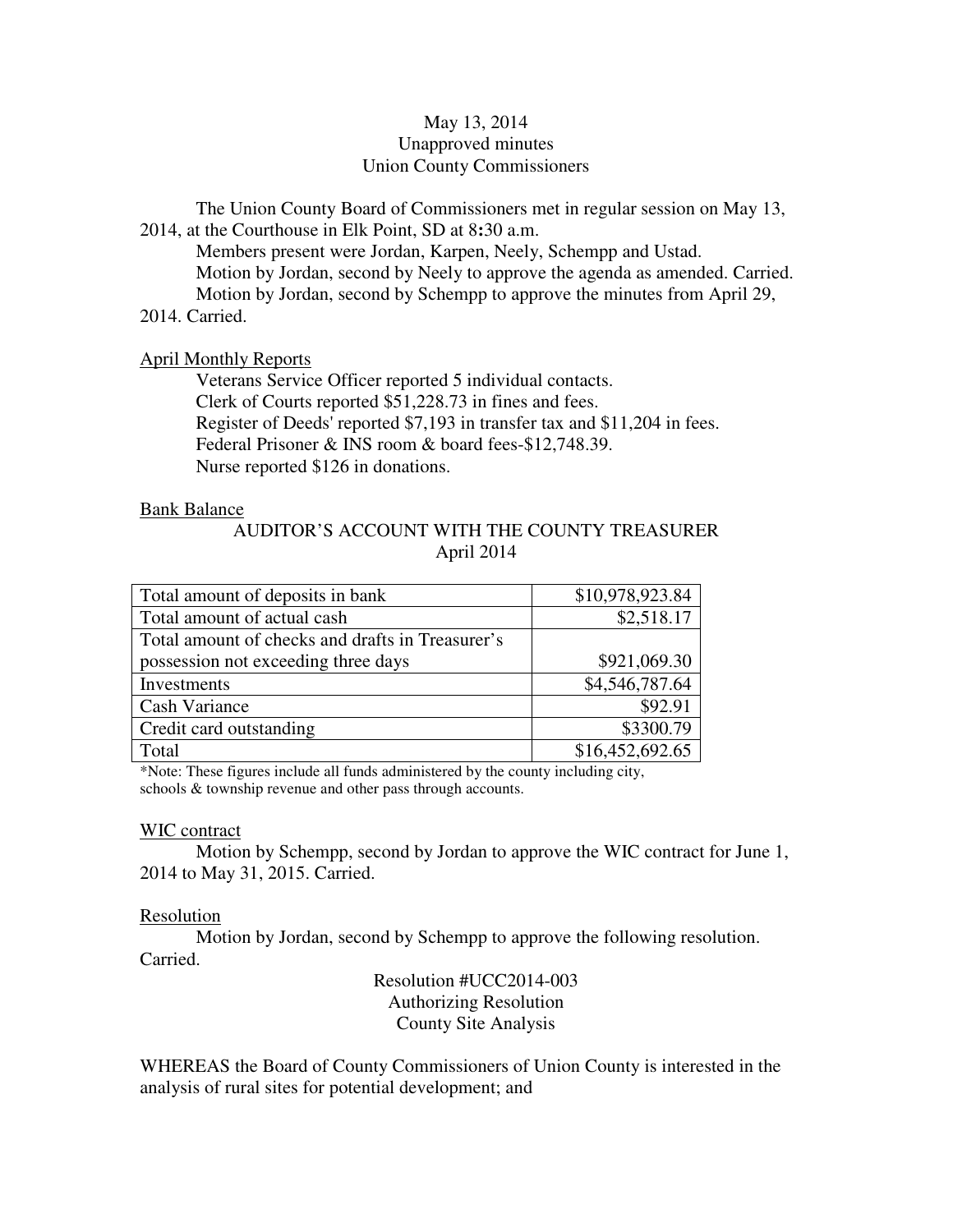WHEREAS this research is based upon various infrastructure, road and land use factors; and

WHEREAS the research may identify sites that are suitable for development according to a classification scale, ranging from "good" to "best", and

WHEREAS granting permission for such research is not a public declaration of county support for any specific development activity or project; and

WHEREAS the cost of the research is being addressed by other sources, such as the South Dakota Department of Agriculture; and

WHEREAS the results of the research will be made available to the Board of County Commissioners of Union County and the general public.

NOW THERFORE BE IT RESOLVED by the Board of County Commissioners of Union County that it authorizes the South Dakota Department of Agriculture and its Partner Planning and Development Districts to conduct the research on behalf of the county and other interested parties.

BE IT ALSO RESOLVED that Union County officials will cooperate in providing any readily available data or information that may be needed in conducting the research.

# Personnel

 Motion by Jordan, second by Neely to approve the hiring and resignation of Mitch Svanda as PT jailer, effective May 10, 2014 @ \$13.06 per hour. Carried.

# Executive Session

 Motion by Ustad, second by Jordan to enter executive session for personnel at 8:47 a.m. Carried. Chairman declared the board out of executive session at 9:00 a.m.

# Department Head Meetings

 The following department heads met with the board for monthly reports: Building and Grounds Supt. Sexton, Zoning Administrator Henze, and DOE Steckelberg.

# Travel Authorization

 Motion by Jordan, second by Ustad to approve the travel authorization for the DOE office staff to attend the SIMPCO meeting on May 29, 2014 in Sioux City, Iowa. Carried.

# Salvation Army donation

 PWA Roggow and the board presented the Salvation Army representatives, Von and Linda Vandiver with a check for \$33,346.50 for their efforts in the volunteer help in the 2011 flooding at the Dunes and Riv-R-Land. Records were provided to FEMA for documentation and reimbursement.

# Employee recognition

 Highway Department Elden Beeler was recognized for his years of service as a 32- year employee – last day of employment is May 15.

# Recess

Chairman declared a recess at 9:20 to 9:47.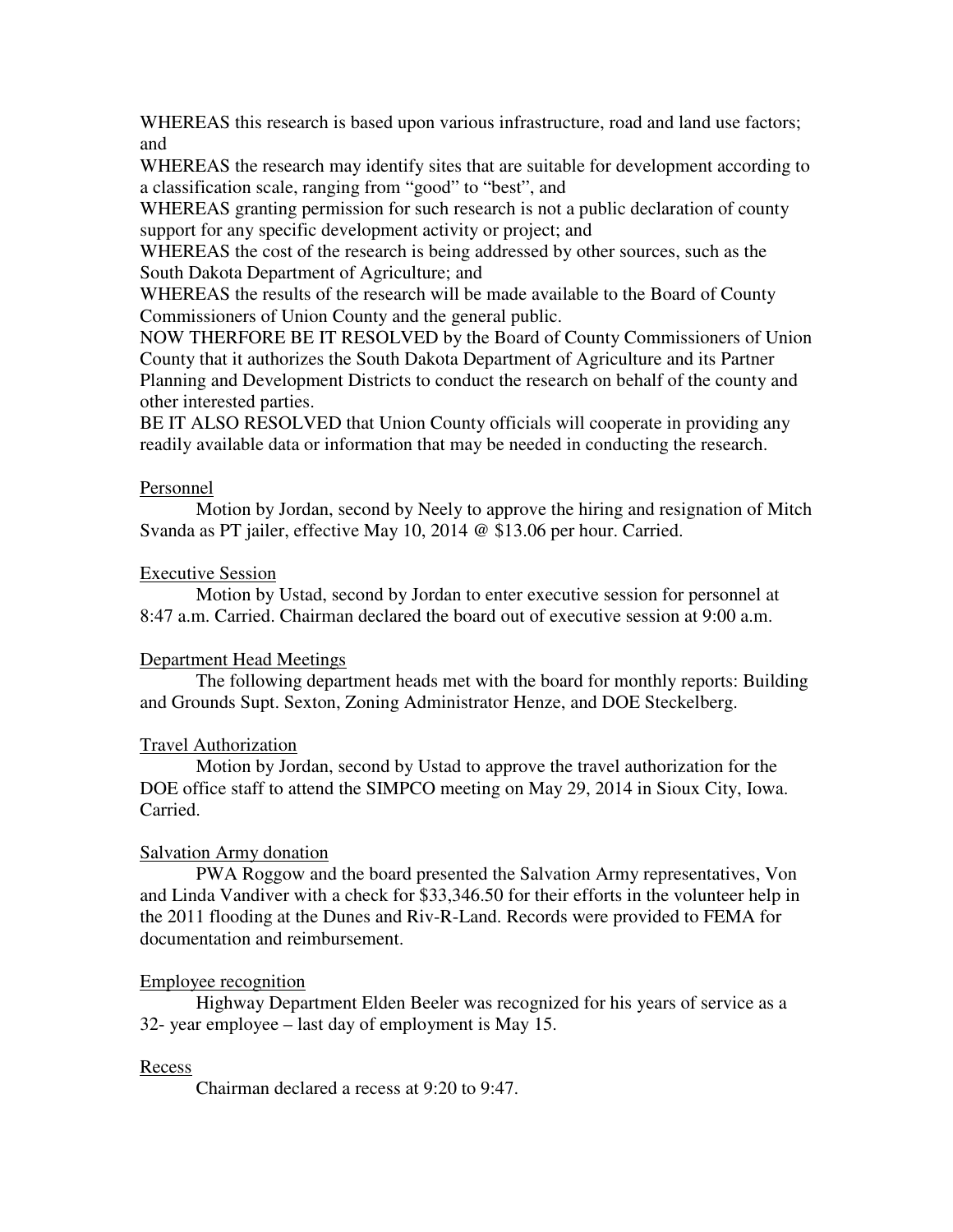### Highway

 PWA Roggow met with the board. Dawn Heaton, Civil Bend Twp. resident, met with the board to discuss the road use by a contractor on County Road #23 about the dust and constant truck use and concern of what is being hauled into the area. Board will have Zoning administrator Henze look into the matter.

### States Attorney

 Motion by Jordan, second by Schempp to accept the resignation of Cathy Smith, legal assistant, effective May 15, 2014. Comments by SA Miller – discussion ensued on the two-person committee discussing changing this position with an attorney with salary starting at \$50,000 per year. Discussion took place if this would include the States Attorney's office taking on the welfare issues again. Motion carried to accept the resignation of Cathy Smith.

 Motion by Jordan, second by Neely to change the position of the legal assistant to FTE deputy States Attorney. Motion carried.

#### Treasurer

 Treasurer Hertel met with the board to discuss paperwork for a resident elderly tax freeze application.

#### Recess

Chairman declared a recess at 10:44- 10:51.

#### Malt Beverage License renewal

 Motion by Jordan, second by Ustad to approve the following malt beverage annual renewal applications for the 2014/2015 year:

Dakota Dunes Country Club dba Dakota Dunes Country Club-Retail (on-off sale); Two Rivers Inc (on off-sale); H & H Enterprises Inc. dba Coffee Cup Fuel Stop #6-Retail (onoff sale Malt Bev and Retail on); Cubby's, Inc dba Cubby's Dakota Dunes (on-off sale); Brown Properties dba Alcester Steakhouse (package malt beverage off-sale); Sam and Rhonda Otten, dba Spink Café-Retail(on-off sale); Golden Racing Corp dba Raceway Park, Inc.( on-off sale). Carried.

#### Nuisance Property

 Planning Director Henze met with the board regarding the nuisance on Minor Tract 3 and presented photos to the board of the property.Motion by Jordan, second by Schempp to allow Potratz thirty days to remove (not burn) the nuisance items on the property. Motion carried.

#### Claims

 Motion by Jordan, second by Ustad to approve the following claims. Carried. The following claims have been audited, approved and warrants drawn on the same: Biweekly payroll for 05-16-2014: Auditor \$110.50; Treasurer \$455.00; Election \$162.50; State's Attorney \$664.88; Public Building \$845.82; Register of Deeds \$626.51; Sheriff \$30,274.36; Nurse \$190.50; WIC \$368.30; Highway \$22,046.30; EMA \$191.49.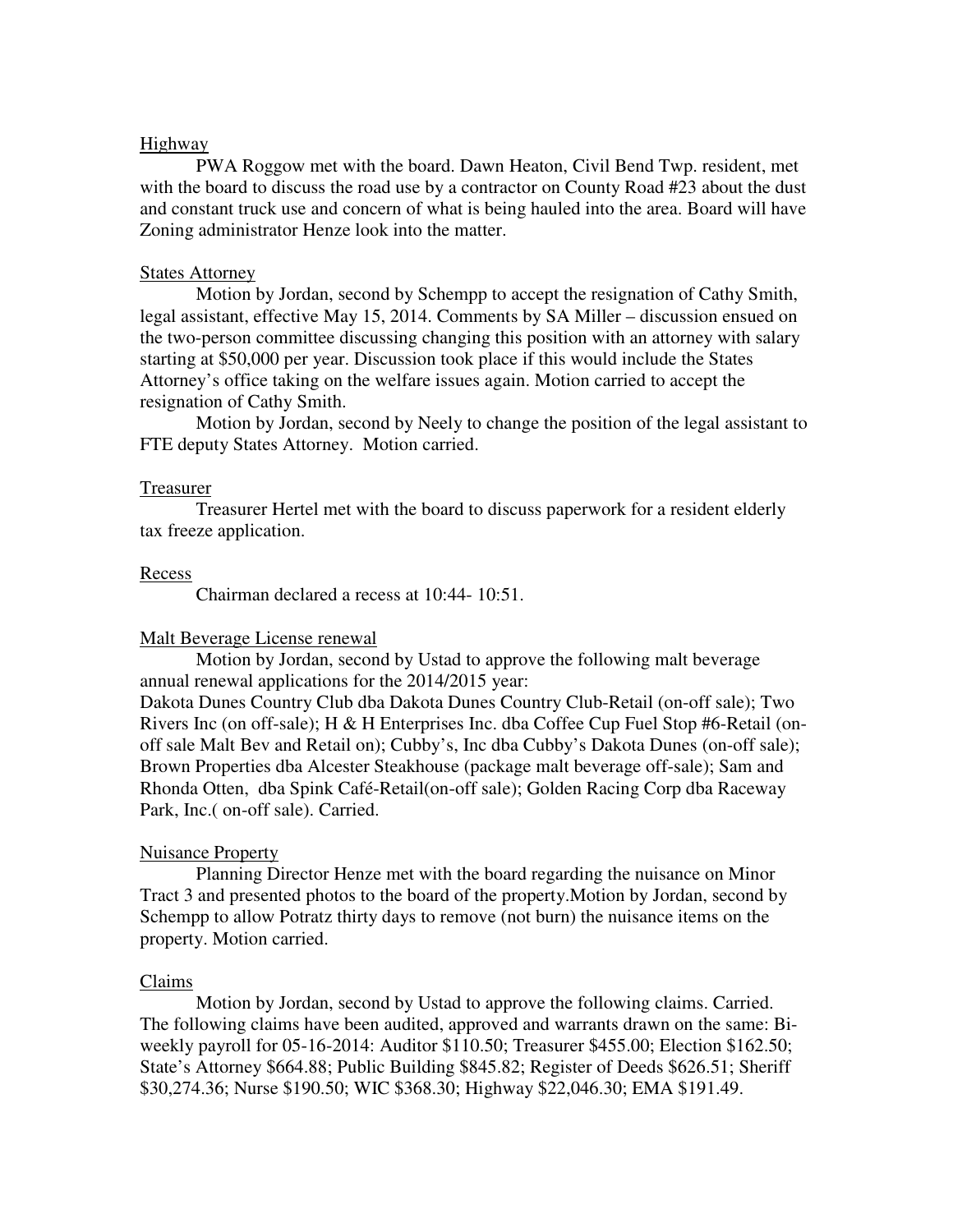Alcester Union (Legals/Ad) \$406.00; Alliance Communication (Util) \$183.50; Avera Occupational Medicine (Drug & Alcohol Testing) \$446.40; Barnes Distribution (Supp) \$81.92;Beresford Municipal Telephone (Util) \$338.72; Beresford Republic (Legals) \$34.29; Bierschbach Equip (Supp) \$128.10; Cadillac Jacks Gaming Resort (Lodging) \$360.70; Campbell Supply (Repair/Supp) \$2,810.77; Carol Klumper (Per Diem) \$46.00; Century Link (Util) \$1,292.03; Certified Testing Svcs (Testing) \$155.00; Chesterman (Water) \$198.00; City of Alcester (Util) \$44.40; Community Health Clinic (Care) \$436.80; Country Estates (Maint) \$339.66; D-P Tools (Supp) \$18.00; Dakota Dunes NSC Times (Legals) \$658.75; Dept of Revenue (Malt Bev Lic/Lic & Title) \$1,014.00; Donald Gray (Mileage) \$4.44; Dr Jim Slattery (Care) \$90.00; Enventis (Util) \$122.70; Eugene Flynn (Mileage) \$11.10; Filter Care (Supp) \$59.75; Guarantee Oil (Supp) \$555.62; Gubbrud, Haugland & Gilles (Ct Appt Atty) \$3,698.11;Harmelink, Fox & Ravnsborg (MI Hearing) \$95.00; Hydraulic Sales (Repair) \$270.40; Inland Truck Parts (Repair) \$11.74; James Mcculloch (Legal Cost) \$384.26; Janitor Depot (Supp) \$588.48; Jebro (Hwy Const Supply) \$666.00; Jeff's Lawn Care (Lawn Care) \$717.00; Jensen Ins Agency (Insurance) \$317.00; Jet Svc Ctr (Maint) \$103.94; Jones Food Ctr (Supp) \$41.68; Juror Fees \$577.28 Kalins (Maint) \$59.82; Katie Johnson, PLLC (Public Defender) \$2,406.71; Knology (Util) \$187.27; Kreisers (Supp) \$29.65; Leader Courier (Legals) \$816.62;Matheson (Supp) \$83.40; Medibadge (Supp) \$40.10; Menard - Sioux Falls East (Repair) \$48.38;Menards (Maint) \$424.23; Michael McGill (MI Board) \$2,687.72; Microfilm Imaging Sys (Rental) \$4,155.00; Midwest Wheel (Repair/Supp) \$1,030.50; Monte's Woodshop (Maint) \$42.00; Muller Auto Parts (Repair/Supp) \$83.68; Myron Hertel (Per Diem) \$46.00; NDAA. (Ins) \$1,810.00; Noll Collection Svc (Collections) \$171.18; NE Wisconsin Tech (Training) \$350.00;Novelty Machine & Supply (Repair) \$66.90; Ollies Drive Inn (Jail Meals) \$7,260.50; Perkins Office Solutions (Supp) \$1,041.06; Peterson, Stuart, Rumpca & Rasmussen (Public Defender) \$7,220.13; Petes Produce (Supp) \$87.55; Pharm Chem (Supp) \$21.00; Pheasantland Industries (Supp) \$25.00; Pioneer Drug (Supp/Drugs) \$1,047.23; Pomp's Tire Svc (Supp) \$895.00; Quill Corp (Supp) \$35.25; Ramkota Inn (Lodging) \$363.96; Randy Ronning (Mileage) \$19.98; Richard Green (Mileage) \$27.38; Rupp Sign & Graphic Design (Maint) \$60.00; Sam's Club (Supp) \$343.93; SD State Health Lab (BL Draws) \$100.00; Sheehan Mack (Repair/Supp) \$818.72; Sioux City Foundry (Supp) \$303.90; Sioux City Paint & Decorating (Maint) \$103.93;Sioux Falls Two-Way Radio (Repair/Supp) \$3,531.84; Sioux Laundry (Wash for Jail) \$517.14;Sooland Bobcat (Equip Rental) \$25.00; Southeast Farmers Coop (Repair) \$88.76; St Luke's Reg Medical (Subpoena Fees) \$21.50; Standard Bearings (Repair) \$46.25; Stanton Co Sheriff (Return) \$35.00; State of South Dakota (Util) \$256.09; Sturdevant's Auto Parts (Repair/Maint) \$523.13; TuDogs Computing (Maint) \$260.00; United Parcel Svc(Freight) \$16.23; Verizon Wireless (Util) \$175.75; Volunteers of America (Care) \$1,725.00; Wrenn's Plumbing & Heating (Repair) \$1,022.68.

### Executive Session

 Motion by Jordan, second by Neely to enter executive session at 11:12 a.m. for personnel reasons. Carried. Chairman declared the board out of executive session at 12:09 p.m.